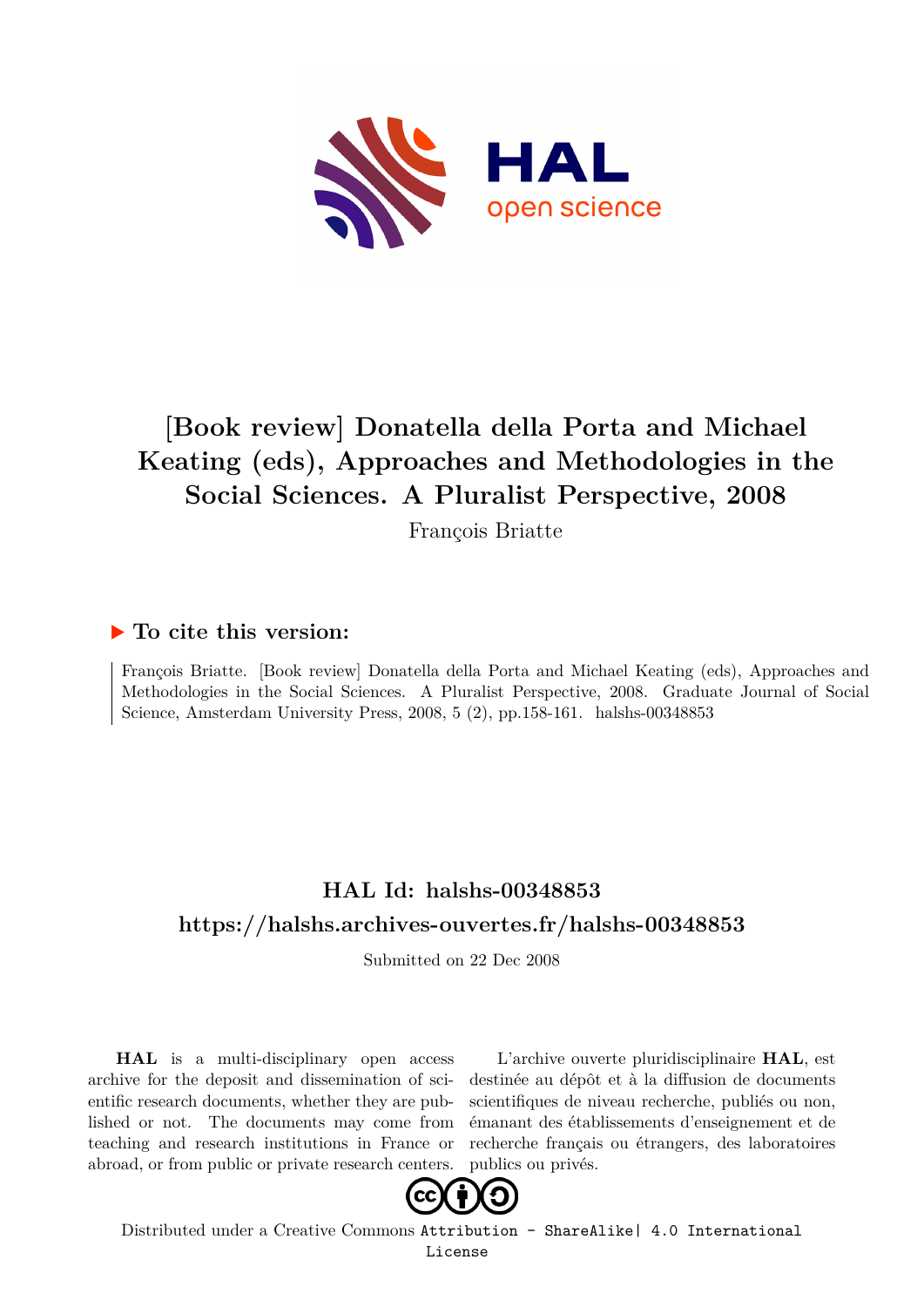#### **Book Review**

Donatella della Porta and Michael Keating (eds), *Approaches and Methodologies in the Social Sciences. A Pluralist Perspective*, Cambridge: Cambridge University Press, 2008. ISBN-13: 9780521709668 (pbk). 384 pp. RRP: £19.99.

*Approaches and Methodologies in the Social Sciences* is advertised by its publishers as a "revolutionary new textbook" and, even though the book aims at describing existing approaches rather than transcending them, it will certainly strike the postgraduate student (its first intended audience) as a remarkably up-to-date, concise and legible discussion of current methodologies and theoretical frameworks of social inquiry. What might qualify as "revolutionary," and for which the editors deserve the highest credit, is the book's success in presenting a truly pluralist perspective of possible research techniques, ranging from ethnographic methods (chap. 15 by Zoe Bray) to game theoretic analysis within Bayesian frameworks (chap. 8 by Christine Chwaszcza), along with a detailed discussion of current epistemological considerations in social and political research. Having read a few chapters in close-to-final draft form as their respective authors posted them on personal electronic pages, I was pleased to read the remainder of the book in paperback form, even more so at a relatively inexpensive price by current market standards.

Enthusiasm is probably not the first feeling conveyed by the literature on research design and methodology, as a lot of it is plagued by the joint and recurring issues of redundancy and low cumulation. Specifically, the need to achieve a careful balance between theoretical and practical issues in methodological texts makes it a difficult exercise to write concisely and intelligibly on that topic, as every student who has submitted his or her board paper (or research design extended essay) is critically aware of. As Peter Mair notes in his chapter on concept formation (chap. 10), no radical approach to such issues can take credit for producing the best research outputs: while precise and coherent conceptualisations are an essential requirement of academic endeavour, "immutable definitions" and overly strict standards lack the "pragmatism and flexibility" which research calls for in practice (p. 196).

There is more than one way of resolving the dilemmas of research design (see, for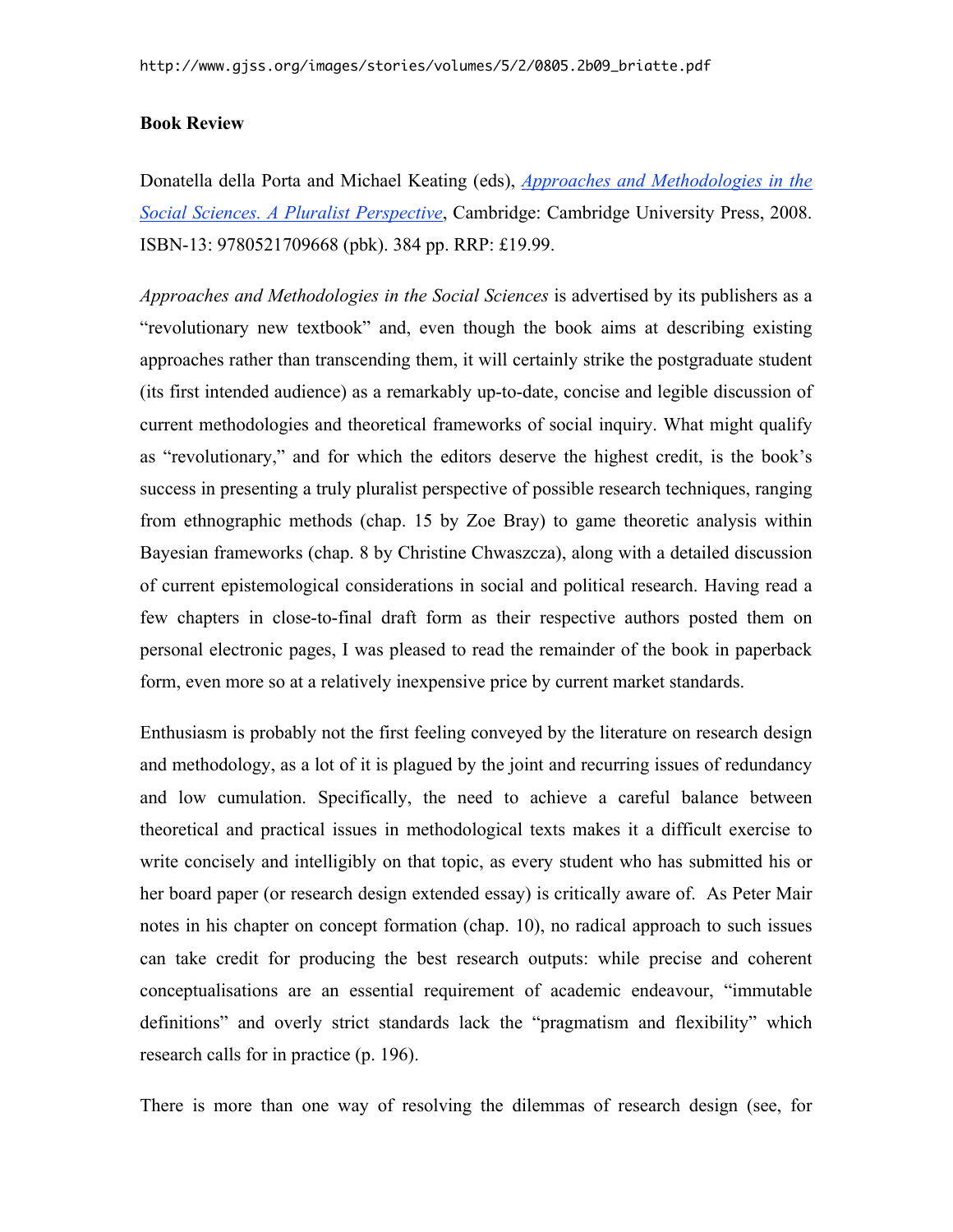instance, Martin 2008), and one of the merits of *Approaches and Methodologies in the Social Sciences* is to prove this thesis right through a detailed examination of existing approaches and methodologies. In addition to their personal accounts, the authors also supplement their contributions with further pointers to the most insightful existing texts, with multiple references to the works of John Gerring, David Collier or Gary Goertz, to name only a few. By that virtue, the book also constitutes an excellent starting point to any inquiry into the methods of social inquiry.

As its title suggests, the book is divided into two broad categories that deal respectively with the epistemological approaches (chaps. 1—9) and methodological designs (chaps. 10—16) that support social inquiry. Each section gives different treatments to critically important orientations of research methodology. Case selection, for instance, is examined by both Donatella della Porta and Philippe Schmitter. In the first case (chap. 11), the author contrasts the purposive nature of case selection in small-*N* research with the statistically-inclined tradition of randomization and strictly-no-interference approach to dependent variables (see King, Keohane and Verba 1994). In the latter case (chap. 14), the author briefly examines how empirical instances from the material world can become cases, through property specification and attention to comparability. Readers of the Oxford Handbooks of Political Science (such as Goodin and Tilly 2006 or Moran, Rein and Goodin 2006) will recognize several chapter headings from the first section: institutional and cultural constraints, ideational perspectives, etc. — just as readers acquainted with the Palgrave series in Political Analysis (such as Burnham *et al.* 2008 or Marsh and Stoker 2002) will easily browse through the methods exposed in the second section.

The book finishes with a synthetic essay jointly authored by the editors on the balance and respective merits that characterise the different approaches to social science research. Their reflection addresses critiques of triangulation and pluralism on the grounds of epistemological incommensurability between existing methodologies. In Chapter 2, they provide a detailed answer to such critiques and adequately dismiss non-purposive forms of methodological eclecticism, where multiple methods betray uncertainty and incomplete research designs. Instead, the authors claim that "there is scope for synthesis,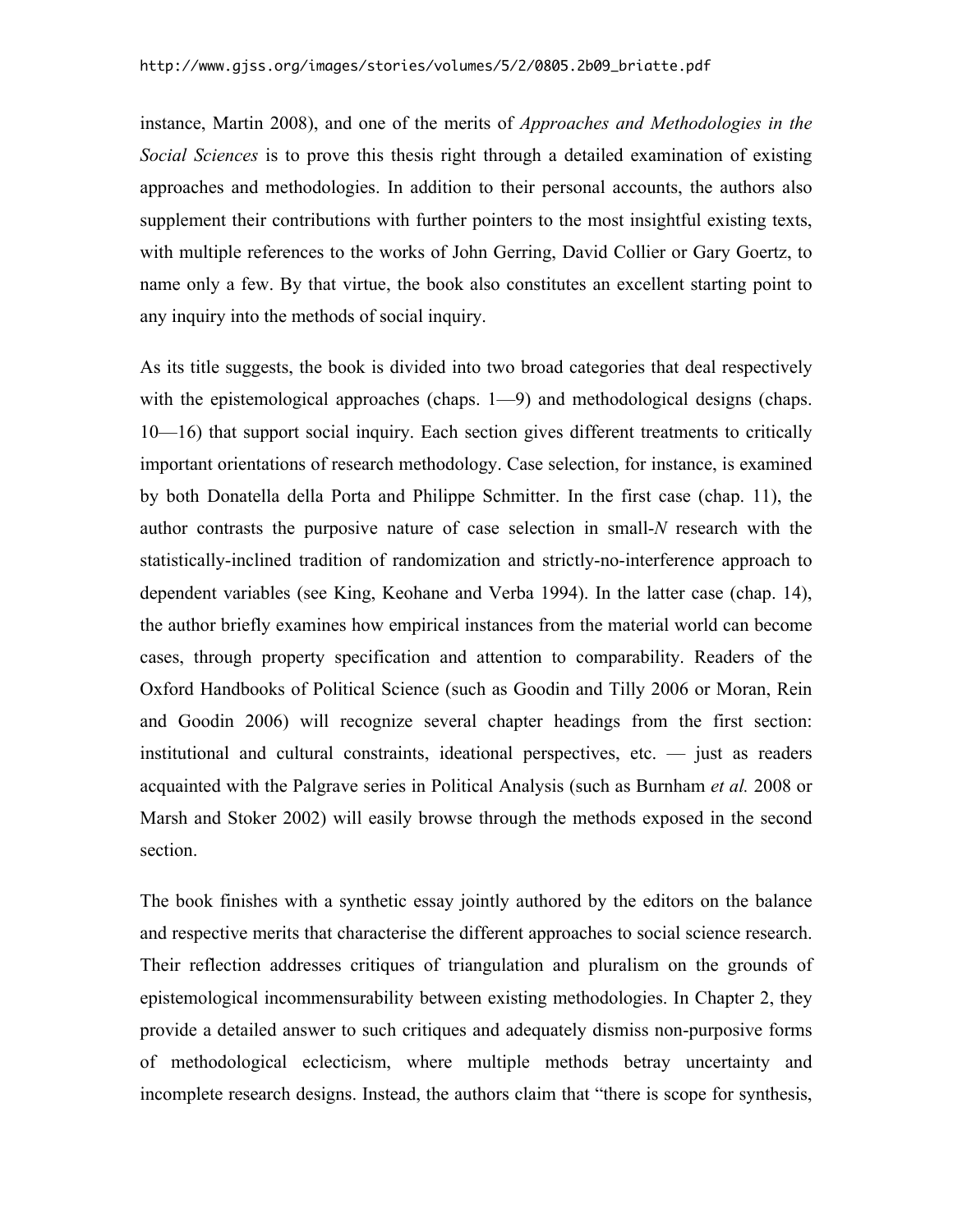triangulation, multiple perspectives and cross-fertilization," insofar as "different methods can be equally valid, depending on the question we are asking" (p. 322). One might regret that the authors do not emphasize the richness of nested research strategies (see, for instance, Lieberman 2005), except for a brief mention in Philippe Schmitter's chapter (p. 278). Their main argument, nevertheless, is both clear and persuasive: well-formed questions about the past and present state of affairs of the material world should lead researchers towards precise approaches to their research problem (a process acknowledged in the French research tradition as identifying one's *problématique*, although that term unfortunately lacks a clear definition). Readers struck by the importance of social science concepts as an essential tool in the intellectual exploration of — and travel between — research questions, problems and analytical angles will find Peter Mair's discussion of concept formation a particularly interesting and enlightening read in that respect.

The pluralistic perspective in support of which Donatella della Porta and Michael Keating present such a compelling case takes its roots in the culturally and methodologically diverse environment of the European University Institute in Florence, where the book was crafted. Against this backdrop, their final essay rightly stresses the weight of national specificities, observing that "relatively young disciplines as sociology and political science still reflect the impact of different disciplines that nurtured them" (p. 317). A challenge for the postgraduate student may then be to take stock of such national proclivities and depart from them as soon as they begin to prove counter-productive in terms of diminishing attempts towards originality and innovation within research designs. Overall, and with respect to the large scope of issues covered by the book, *Approaches and Methodologies in the Social Sciences* stands out as an excellent, comprehensive contribution to the existing (and vast) literature on research methodology. The book seems a very apt candidate for the bookshelves of virtually any social scientist.

#### **References**

Burnham, Peter, Gilland, Karin, Grant, Wyn and Zig Layton-Henry. 2008. *Research Methods in Politics*. 2nd edition. Basingstoke: Palgrave Macmillan.